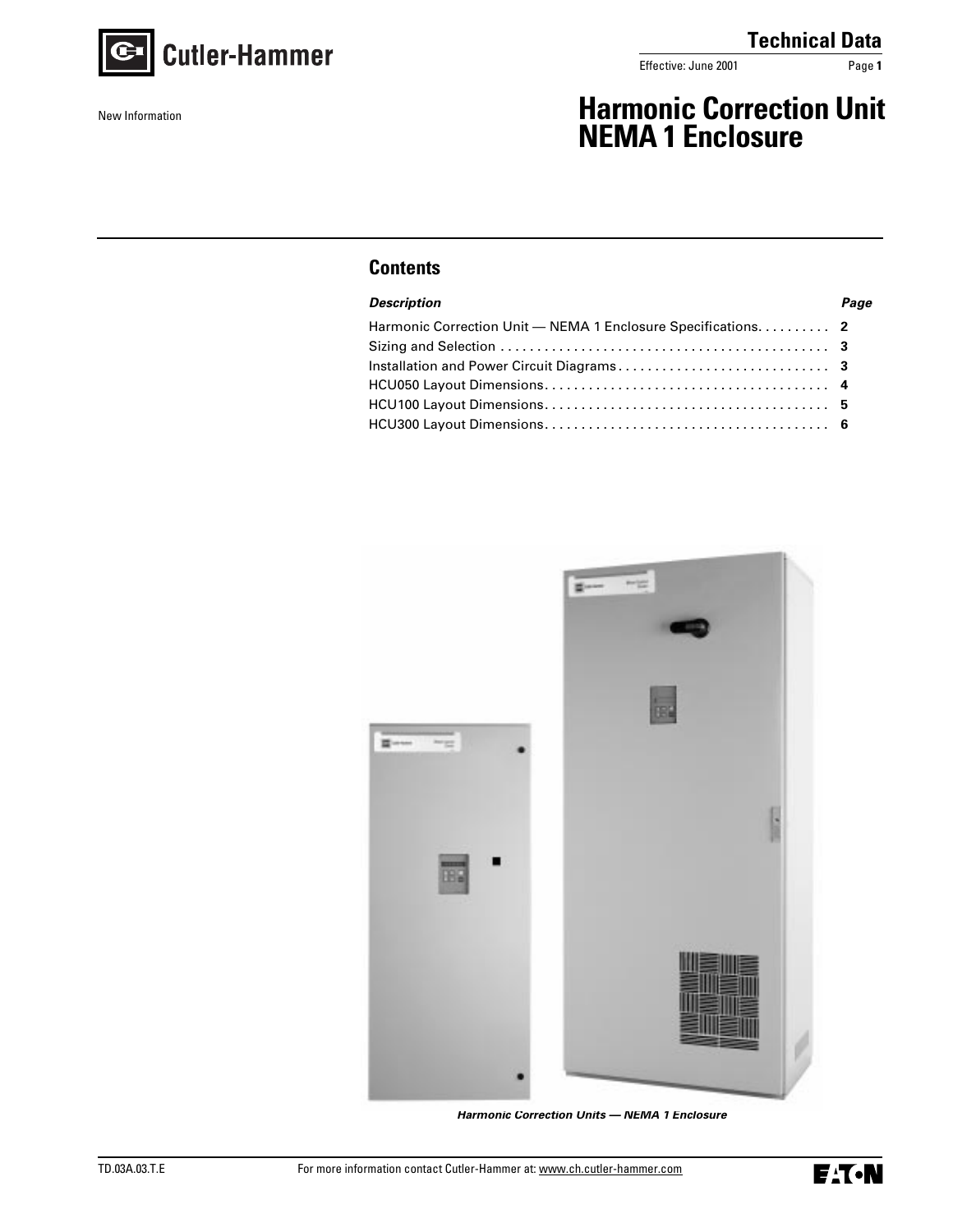Page 2 **Effective:** June 2001

# **Harmonic Correction Unit — NEMA 1 Enclosure Specifications**

The harmonic correction unit is an integrated power electronic product which senses and injects current to cancel harmonics and provide reactive power. Harmonic cancellation is installed directly on the AC line in parallel to harmonic producing loads such as AC drives.

#### **Table 1. Harmonic Correction Unit — NEMA 1 Enclosure Specifications**

| <b>Safety Agency</b>       | UL:                         | Pending                                                                         |  |  |  |
|----------------------------|-----------------------------|---------------------------------------------------------------------------------|--|--|--|
|                            | CSA:                        | Approved                                                                        |  |  |  |
| <b>Electrical</b>          | Voltage:                    | $208 - 480V + 10%$                                                              |  |  |  |
|                            | Frequency:                  | 50/60 Hz, $+/-$ 3 Hz                                                            |  |  |  |
| <b>Environment</b>         | <b>Ambient Temperature:</b> | 0° to 40°C Enclosed                                                             |  |  |  |
|                            | Storage Temperature:        | -40 $^{\circ}$ to 65 $^{\circ}$ C                                               |  |  |  |
|                            | Relative Humidity:          | to 95% Non-condensing                                                           |  |  |  |
|                            | Altitude:                   | to 2000 Meters                                                                  |  |  |  |
|                            | Vibration:                  | Seismic Zone 4                                                                  |  |  |  |
| Packaging                  | <b>Standard Enclosure:</b>  | NEMA <sub>1</sub>                                                               |  |  |  |
|                            |                             | Wall Mount (50/100A)                                                            |  |  |  |
|                            |                             | Floor Standing (300A)                                                           |  |  |  |
| <b>Protection</b>          | Input Fuses                 | 600V, 200,000 AIC, Class T                                                      |  |  |  |
|                            | Surge Withstand Capacity:   | IEEE C62.41-1991                                                                |  |  |  |
|                            | Logic Ride-Through:         | 30 Seconds Upon Full Loss of Input Voltage                                      |  |  |  |
|                            | <b>Output Capacity:</b>     | Self-limited to 100% Rated                                                      |  |  |  |
| Performance                | Corrective Capability:      | <5% TDD and Near Unity Displacement Power Factor $\textcircled{\scriptsize{1}}$ |  |  |  |
| <b>Information/Control</b> | Display:                    | 2 Line, 20 Character/line Alphanumeric                                          |  |  |  |
|                            | Operators:                  | Run, Stop, Setup, Enter Up and Down Scroll                                      |  |  |  |
|                            | Indicator LED:              | Run (green)                                                                     |  |  |  |
|                            | Information Diagnostics:    | English                                                                         |  |  |  |
|                            | <b>Output Contacts:</b>     | Power On, Run, Fault, at Maximum Capacity                                       |  |  |  |
|                            | Communications:             | RS-485 Port                                                                     |  |  |  |

 $0$  Requires series input line reactor or DC bus choke in each AC drive for optimum performance.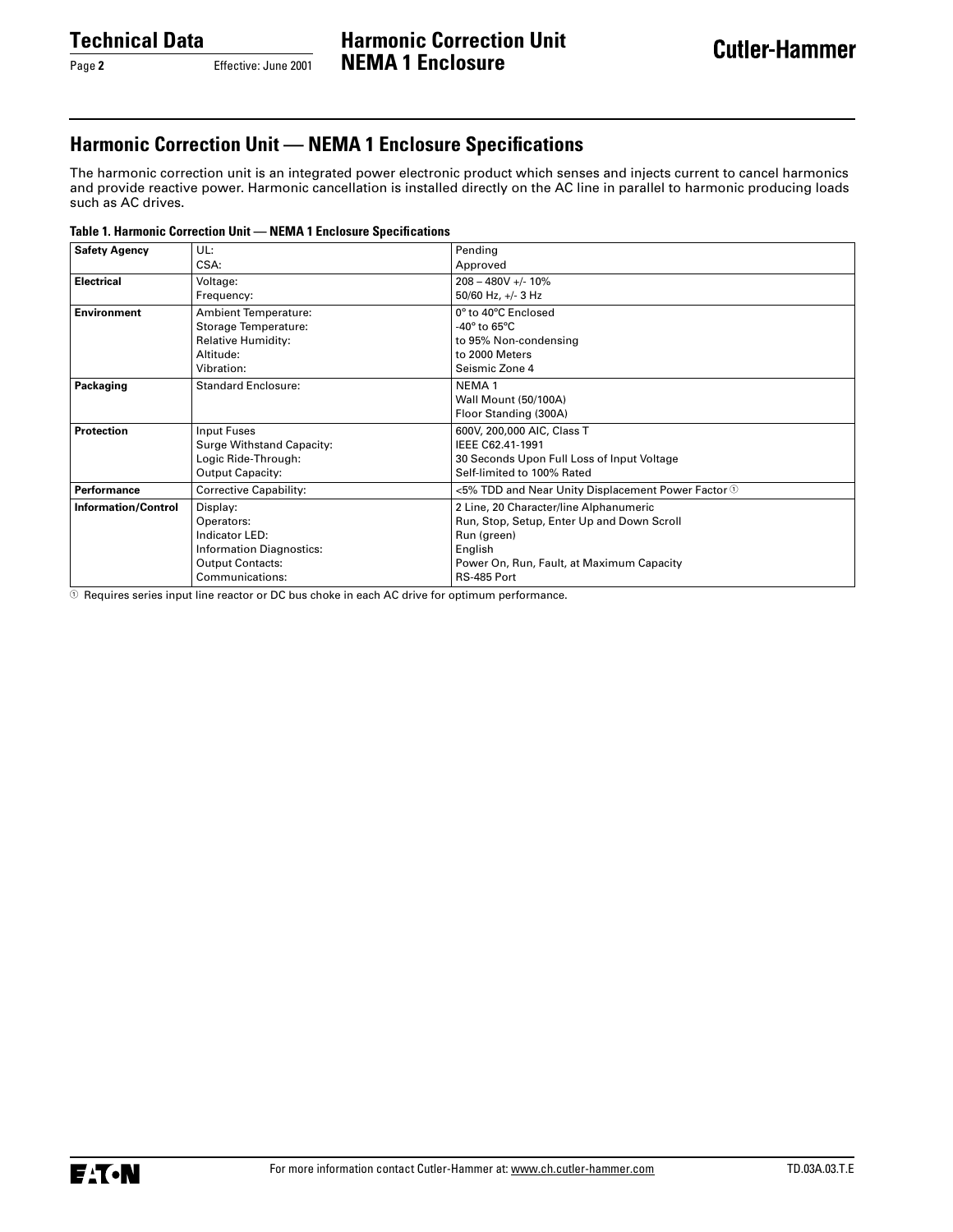# **Harmonic Correction Unit NEMA 1 Enclosure**

Effective: June 2001 Page **3**

## **Sizing and Selection**

#### **Table 2. Harmonic Control Units Ratings — NEMA 1 Enclosed**

| Model             | Voltage     | Frequency | <b>Total</b><br>Current<br>Amperes (rms) | Watt<br>Losses<br>(kW) | <b>Exterior Dimensions in Inches</b><br>$(H \times W \times D)$ | Unit<br>Weight<br>Lbs. | <b>Enclosure</b><br><b>Type</b> | <b>Disconnect</b> |
|-------------------|-------------|-----------|------------------------------------------|------------------------|-----------------------------------------------------------------|------------------------|---------------------------------|-------------------|
| HCU050D5N1        | $208 - 480$ | 50/60     | 50                                       | 1.8                    | $51.8 \times 20.7 \times 18.5$                                  | 250                    | Wall-Mount/NEMA 1               |                   |
| <b>HCU100D5N1</b> | $208 - 480$ | 50/60     | 100                                      | 3.0                    | 68.7 x 20.7 x 18.5                                              | 350                    | <b>Wall-Mount/NEMA 1</b>        |                   |
| <b>HCU300D5N1</b> | $208 - 480$ | 50/60     | 300                                      | 8.0                    | 74.9 x 32.2 x 19.5                                              | 775                    | Free-Standing/NEMA 1            |                   |

#### **Table 3. Current transformer Ratings — Dimensions in Inches (mm)**

| <b>Model</b><br><b>Type</b> | <b>AC Line</b><br><b>Current Rating</b> | Type  | <b>Internal</b><br><b>Diameter</b> |
|-----------------------------|-----------------------------------------|-------|------------------------------------|
| <b>CT500SC</b>              | 500                                     | Split | 2.25                               |
| <b>CT1000SC</b>             | 1000                                    | Split | 4.65                               |
| <b>CT3000SC</b>             | 3000                                    | Split | 6.50                               |
| <b>CT5000SC</b>             | 5000                                    | Split | 7.50                               |

**Note:** Current transformers are rated for 400 Hz. Two current transformers are required for 3-phase loads. Three current transformers are required when single-phase loads are present.





**Feet** 

**Figure 1. Installation Diagram**

**Figure 2. Power Circuit Diagram**

**Table 4. Digital Interface Specifications**

**DIMCBL03** 7.6 **DIMCBL05** 12.7 **DIMCBL10** 25.4

**Model** Cable Length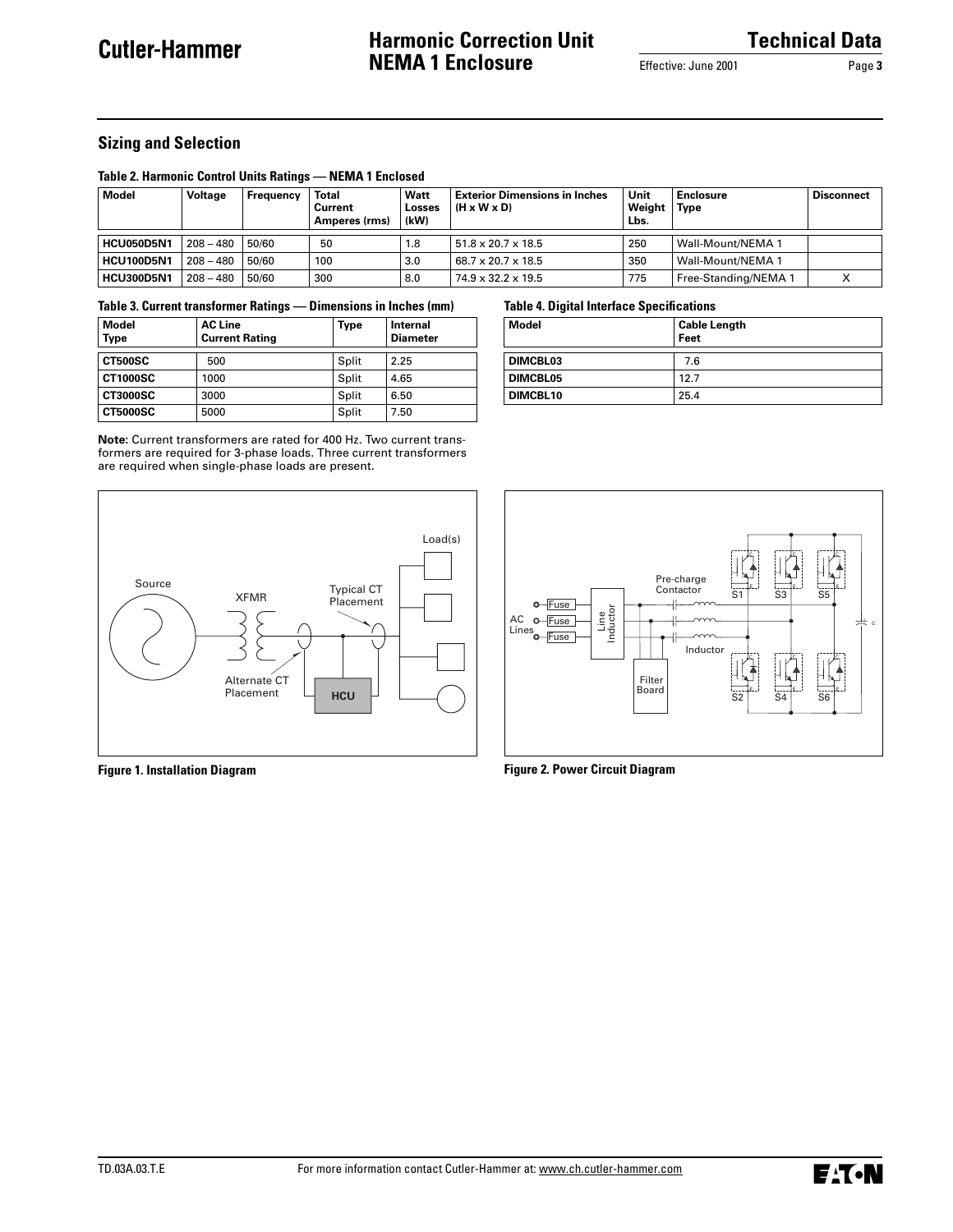Page **4** Effective: June 2001

**Harmonic Correction Unit NEMA 1 Enclosure**

## **Drawings — NEMA 1 Enclosure**

#### **HCU050 Layout Dimensions**

The HCU050 series offers 50 amperes of corrective current in a convenient package. The enclosed model comes standard with a digital interface panel for control diagnostics and programming. Input fuses are included. The enclosed unit includes a removable panel for bottom conduit entry.



**Figure 3. HCU050 — 50 Amperes — Dimensions in Inches (mm)**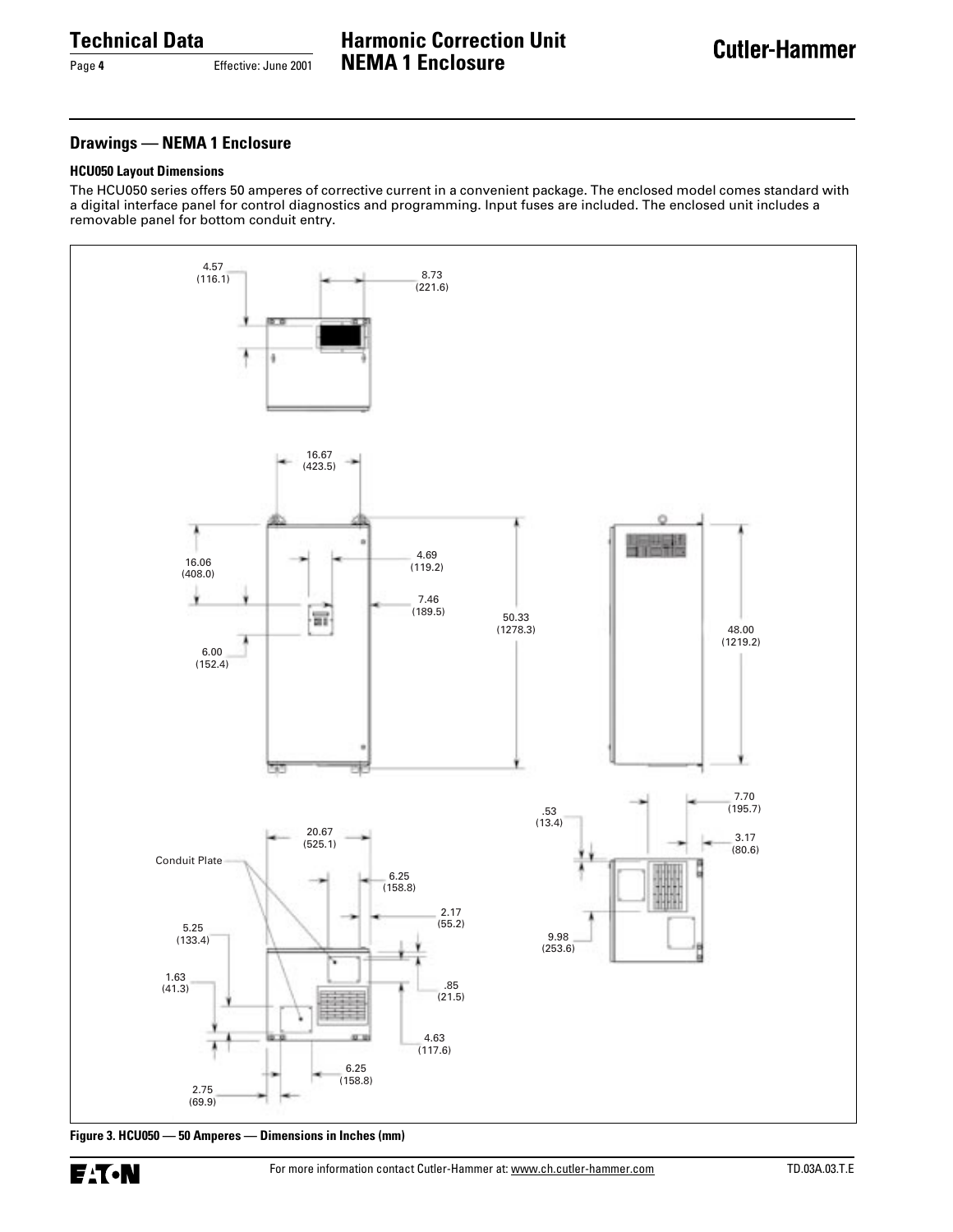# **Harmonic Correction Unit NEMA 1 Enclosure**

**Technical Data**

Effective: June 2001 Page **5**

#### **HCU100 Layout Dimensions**

The HCU100 series offers 100 amperes of corrective current in a wall-mounted NEMA 1 enclosure. The enclosed model comes standard with a digital interface module for control, diagnostics and programming. Input fuses are included. The enclosed unit includes a removable panel for bottom conduit entry.



**Figure 4. HCU100 — 100 Amperes — Dimensions in Inches (mm)**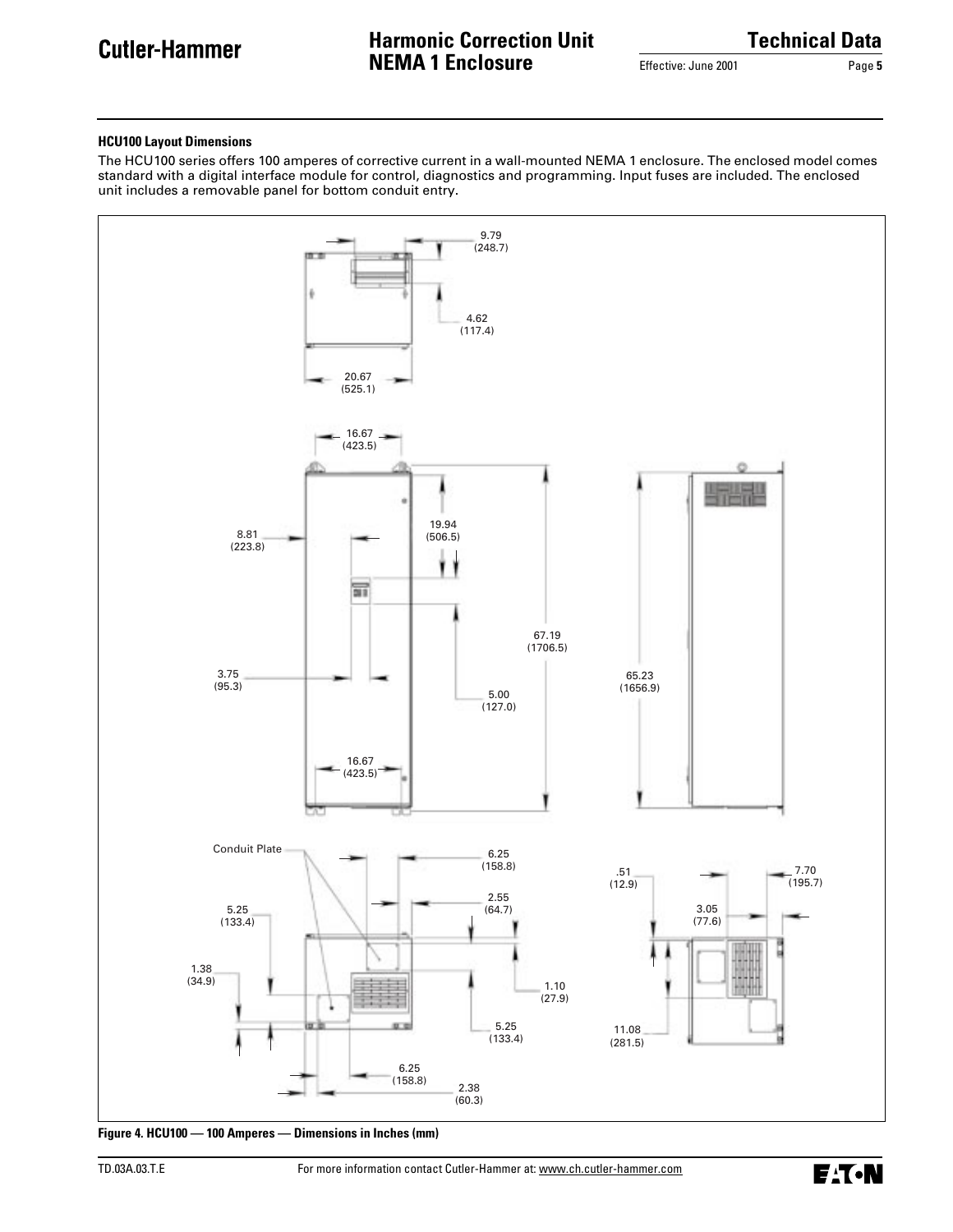Page 6 **Effective: June 2001** 

**Harmonic Correction Unit NEMA 1 Enclosure**

## **HCU300 Layout Dimensions**

The HCU300 series offers 300 amperes of corrective current for large capacity applications. It is available in a floor-standing NEMA 1 enclosure (including a door-interlocking disconnect). The enclosed model comes standard with digital interface module for control, diagnostics and programming. Input fuses are included. The enclosed unit includes a removable panel for top conduit entry.

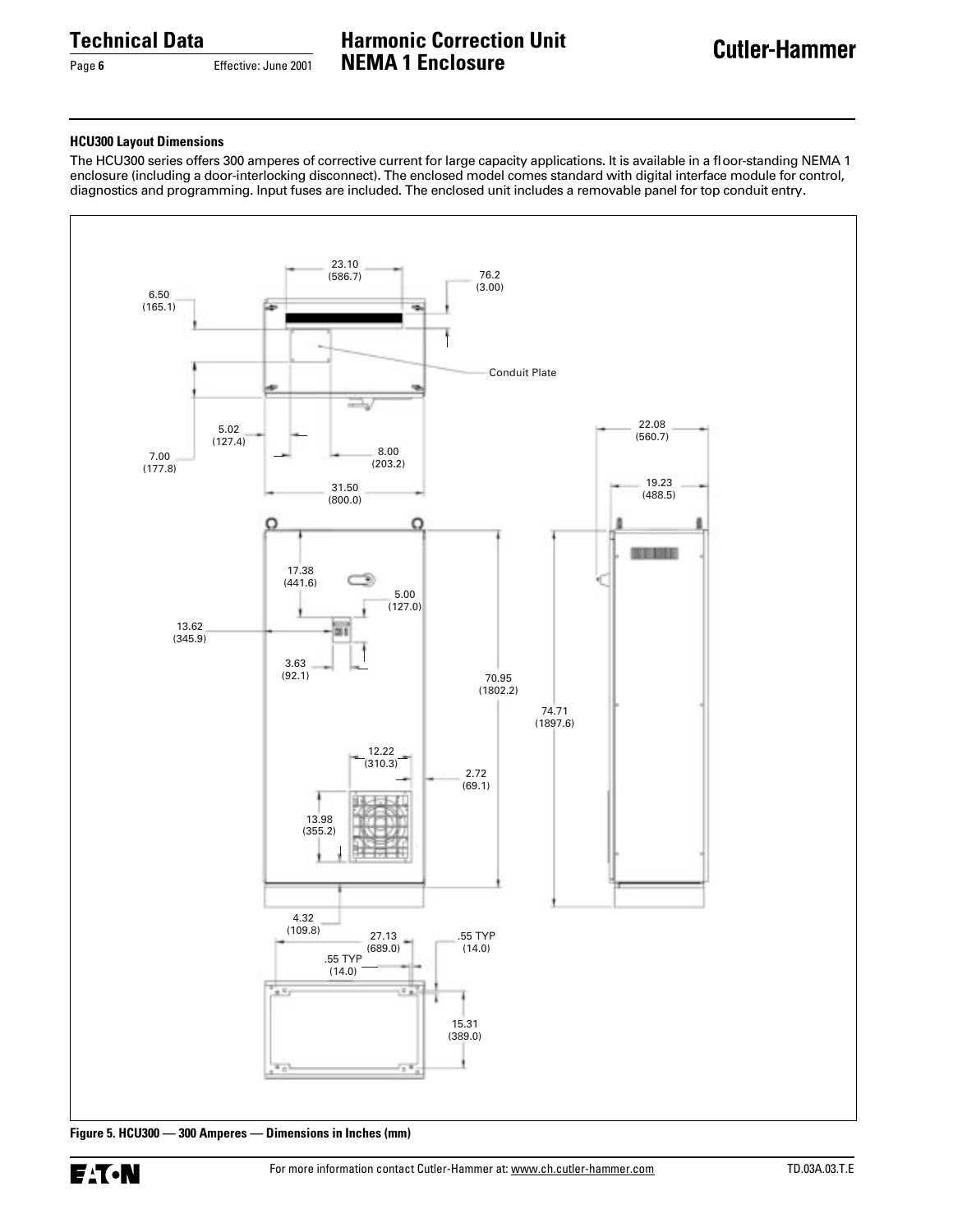Effective: June 2001 **Page 7** 

# **Harmonic Correction Unit (NEMA 1 Enclosure) — Guide Specification**

**To reduce current harmonics and correct power factor on low voltage electrical systems.**

# **1.0 General**

# **1.1 Summary**

This specification defines the electrical and mechanical characteristics and requirements for harmonic correction units in order to meet 5% total harmonic current distortion [THD(I)], 5% total demand distortion [TDD], and <5% total harmonic voltage distortion [THD(V)] levels at selected points within the electrical system.

## **1.2 Standards**

The harmonic correction unit shall be designed in accordance with the applicable sections of the following documents. Where a conflict arises between these documents and statements made herein, the statements made in this specification shall govern.

- ANSI IEEE standard C62.41-1991 [surge withstand capacity]
- CSA 22.2, No. 14 and 66 [CSA requirements for power electronics]
- FCC Part 15, Sub Part J, Class A [RFI/EMI emission standards]
- ANSI IEEE standard 519-1992 [Harmonic limits]
- UL 508C [UL requirements for power conversion equipment]
- EN 50178 [European Union requirements for power assemblies]
- EN 60439 [European Union requirements for low voltage assemblies]
- EN 55011 [European Union requirements for electromagnetic compatibility]
- IEC 529, IP20 (NEMA 1) [type of enclosure]
- ICBO Building Code, Section 16, Seismic Zone 4 [vibration standard]

The products shall include third party approvals by UL or CSA.

# **1.3 System Description**

# **1.3.1 System Description**

A. Voltage: 480V, 3-phase, 3-wire, plus ground.

- B. **Output Load Capacity:** Rated capacity shall be the specified current capacity at the voltage required as indicated within this specification and shown on the respective electrical drawings included within this document.
- C. **Field Installable Capacity Upgrade:** Additional power correction capacity shall be added by installing additional units in parallel to previously installed power correction systems. A maximum of 3 units shall be installed in parallel per set of current transformers.

# **D. Current Transformers:**

- 1. Split core type current transformers shall be installed as defined herein and shown in the electrical drawings contained in these documents.
- 2. Two current transformers per power correction system location are required and mounted on phases A and B.
- 3. A third current transformer is required if single- or 3-phase line to neutral connected loads are present downstream from the location of the CTs.
- 4. Current ratings of the current transformers shall be according to full load current of the circuit on which installed.
- 5. Current transformers rated for 400 Hz shall be used.

# **1.3.2 Modes of Operation**

A. The harmonic correction unit shall be designed to electronically inject harmonic current to cancel load produced harmonic current such that the upstream power harmonic current and voltage are reduced to below 5% TDD and 5% THD(V) as defined by ANSI IEEE standard 519-1992 for load demand and voltage distortion limits. TDD as used herein refers to the total load demand of the applied circuit. The applied circuit may be a single nonlinear load, an entire distribution bus load, or the facility load at the point-of-common coupling (PCC).

B. Reactive current compensation (aka displacement power factor correction) shall be activated via a digital keypad/display mounted on the door of the enclosure. When reactive current compensation is activated, the harmonic correction unit shall first perform harmonic current correction and then use the remaining capacity to inject reactive current compensation to the specified level herein defined.

## **1.3.3 Performance Requirements A. Input Power:**

- 1. Voltage: 480V, 3-phase, plus ground
- 2. Voltage Tolerance: +/- 10% of nominal
- 3. Frequency: 60 Hz, +/- 5%
- 4. Current Limit: 100% of rating
- 5. Surge Withstand Capability: ANSI/IEEE standard C62.41-1991 without damage
- 6. Input Fuses: Rated at 200,000 AIC (amperes interrupting capacity), Class T

# **B. Output Performance**

- 1. Performance of the harmonic correction unit shall be independent of the impedance of the power source. All performance levels shall be attained whether on the AC lines or backup generator or output of UPS.
- 2. Harmonic Correction:
- a. Limit 2nd through 50th order harmonic current to <5% TDD as defined in ANSI/IEEE standard 519-1992 at each installed location. Harmonic levels for individual harmonic orders shall comply with respective levels established in ANSI/IEEE standard 519-1992.
- b. Limit the THD(V) added to the electrical system immediately upstream of the power correction system location(s) to less than or equal to 5% as defined in ANSI/IEEE standard 519-1992. The power correction system shall not correct for utility supplied voltage distortion levels.
- 3. Reactive Current Compensation: to .90 lagging displacement power factor. Leading power factor is not permitted.